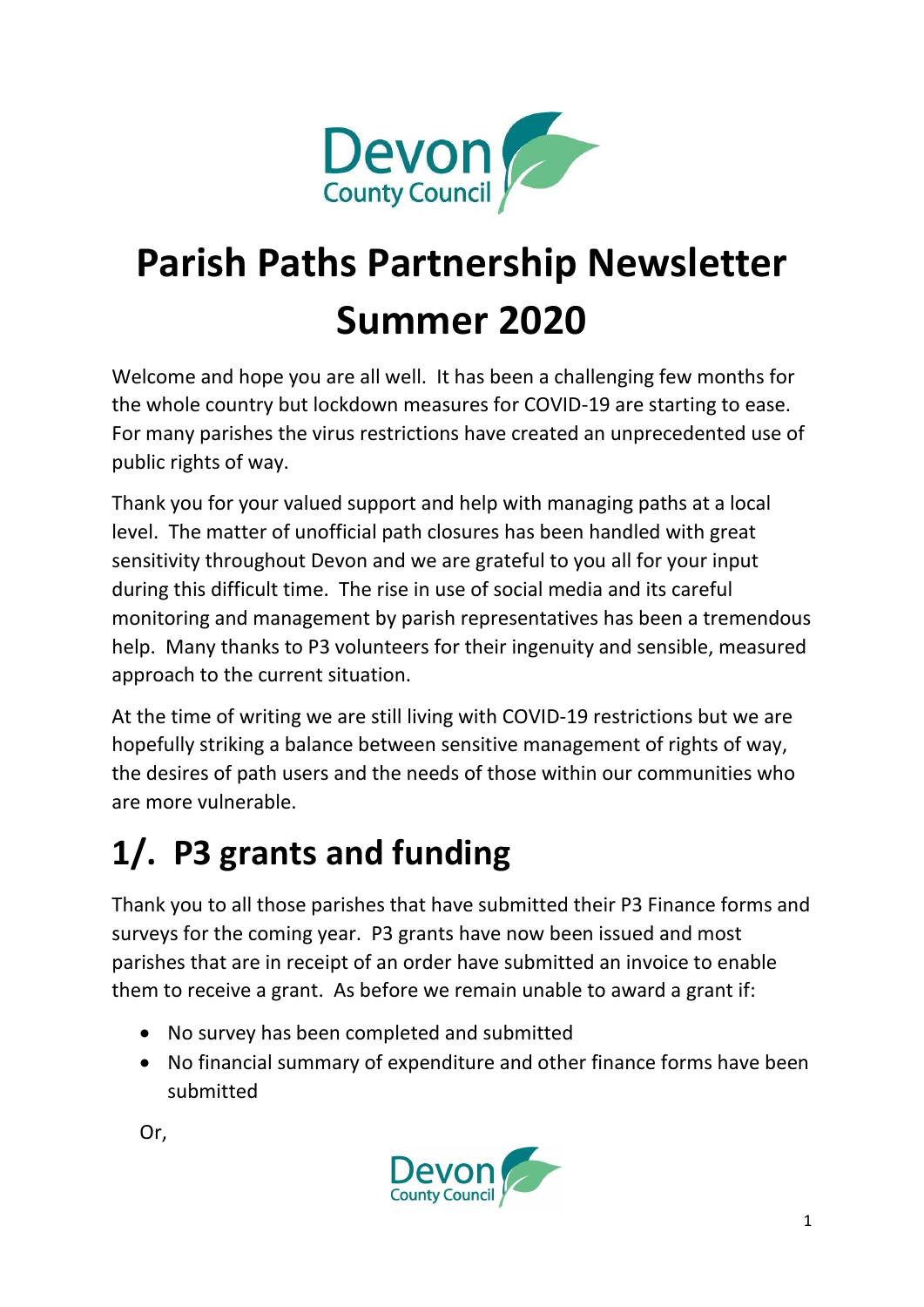• Funds carried are substantial and/or no projects are highlighted for completion

If you have not received a P3 grant and you were expecting funds, please do get in touch. For those parishes that are unfamiliar with the new ways of applying for a grant you now need to comply with our order/invoice process to receive your annual P3 payment. In simple terms this means that when you are in receipt of a DCC order you will need to raise an invoice and submit this to Devon County Council to ensure you receive your funds.

If your parish/town council or P3 group are due for a grant you will have received an email with details of how to process your order, together with template examples for downloading and completing your parish invoice for submission. Thank you to Angie Hurren from Broadclyst for advice on this matter from a parish perspective.

## **2/. Admin matters**

#### Insurance:

Every so often we mention a few reminders for parish clerks and P3 volunteers in our newsletters. In this edition we are covering the matter of insurance and the need for compliance to ensure all volunteers' actions are covered in the event of a claim.

In many cases most parish and town councils will use either Zurich or Cornhill to meet with their insurance needs. Parish and Town Councils have powers to work on rights of way and consequently their insurers will have standard clauses that can be added to a policy to ensure that any volunteers and their actions are covered by insurance. If there are any additional costs with adding a volunteer clause to a policy, you can claim this proportion of the insurance premium from the P3 grant.

Volunteers' actions are covered by the insurance, but personal injuries are not. It is the responsibility of volunteers to carry their own personal injury insurance if they so desire. On this note, it is important to reduce the chance of being hurt by undertaking a risk assessment before commencing work on a path. This need only be a simple exercise that highlights and documents where problems may be encountered, and the mitigation measures undertaken to

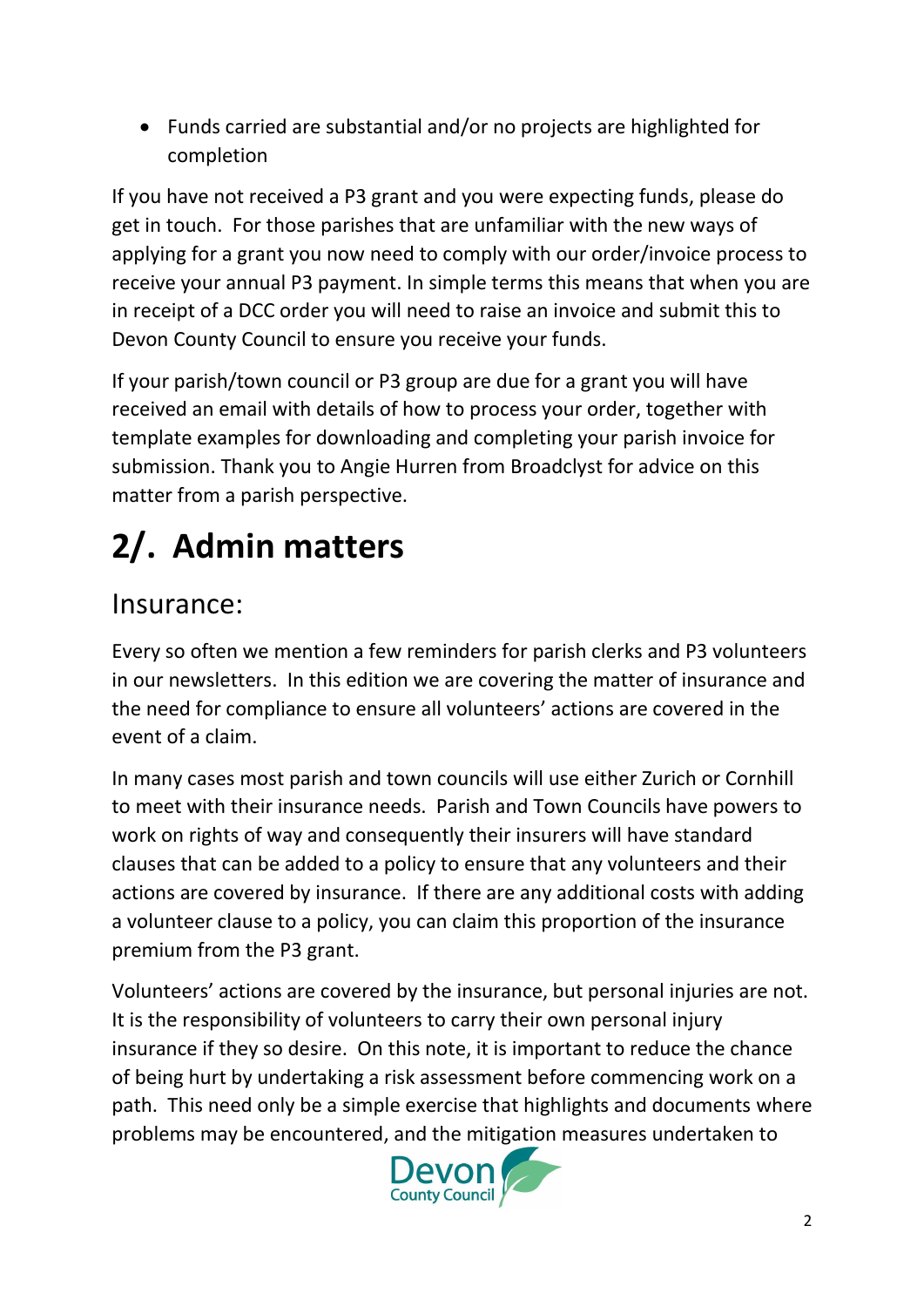reduce potential accidents. Remember to leave information with someone regarding where you are working and what time you are due to return. It would be wise to always carry a mobile phone, wear appropriate clothing and have access to a first aid kit. Apps that provide grid references and 'What Three Words' <https://what3words.com/> are a great way to give locations as to where you are working. Please do get in touch if you require advice regarding the writing of risk assessments.

#### Financial records:

It is a requirement of the P3 scheme to keep, at the very least, a separate budget line in your P3 group/Parish/Town Council accounts that shows your grant received and any spending against your budget. Not every parish will receive an annual grant and several specifically ask not to receive funds. It is however a requirement to annually send in your annual finance forms that clearly demonstrate your current P3 balance and funds spent during the year. We will be contacting all parishes that have not yet sent in a return and request the above information.

#### Keeping P3 records up to date

Communication remains one of the post important aspects of the P3 scheme and is it ESSENTIAL that all changes of parish/town clerk and volunteers are reported as soon as possible. If you are aware of pending changes please do get in contact so that databases can be kept up to date, information can be circulated, and training offered if needed.

In addition to names, addresses and other personal information it is important that we are kept informed of changes to parish/town council bank details to ensure prompt payment of annual grants.

Please remember when communicating with parishioners and landowners to not email Wardens directly but, instead, use [prow@devon.gov.uk](mailto:prow@devon.gov.uk) then we can direct the enquiry to the appropriate person. It also means we can deal with things in a Warden's absence. Many thanks for your help with this.

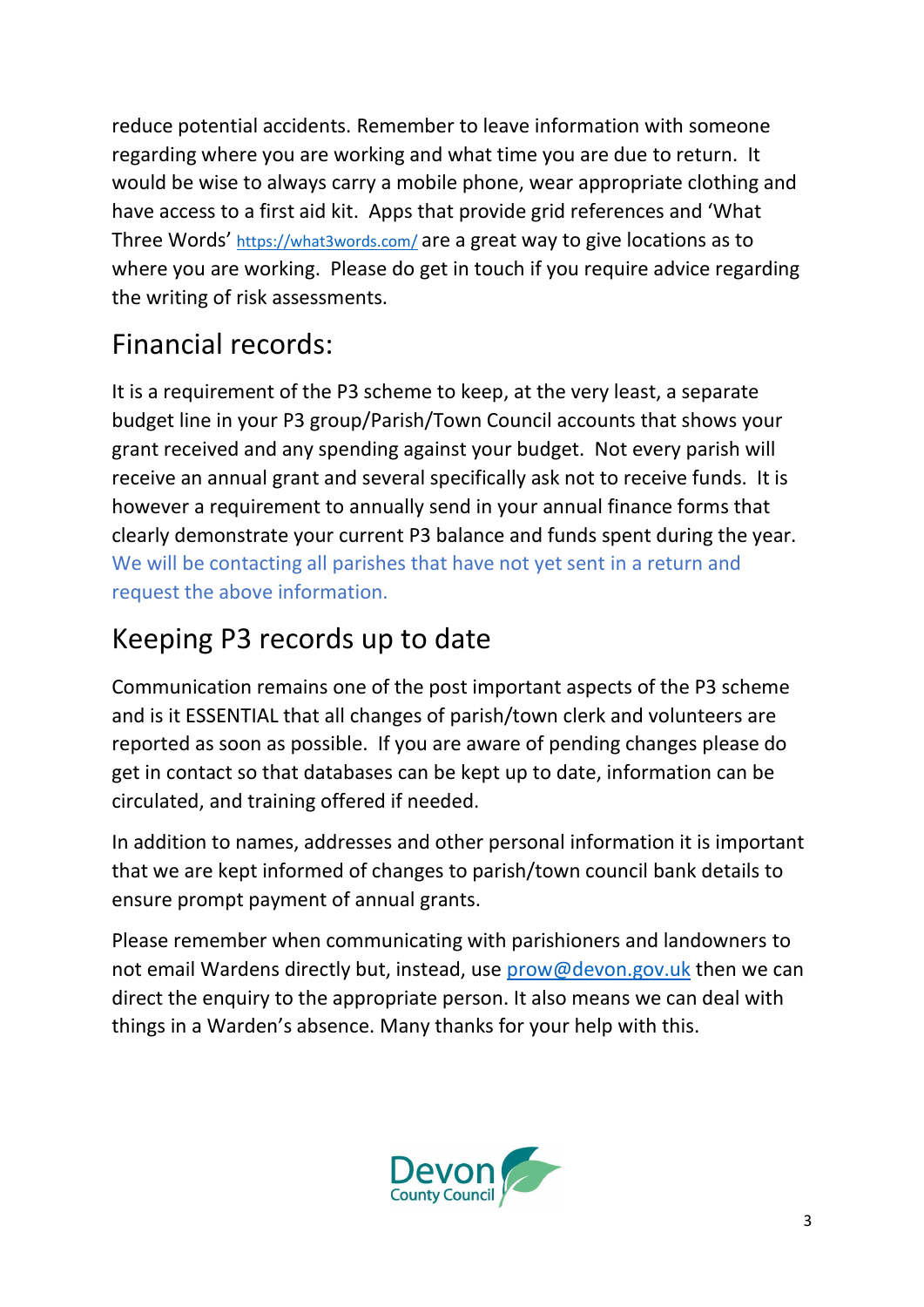## **3/. Getting the work done**

You will all have seen the latest information sent by email regarding volunteers, contractors and working on paths. In short, you are now able to undertake work on rights of way, but this has to be completed in such a way that complies with social distancing, personal safety and working methods that do not endanger path users.

If you are clearing a path remember to maintain social distancing, barrier off the section of path preferably with tape and a simple explanatory note whilst working. You may also wish to consider wearing face coverings whilst undertaking work. Remember to ask if any members of the group are personally vulnerable, shielding others at home or have possible symptoms you might wish to suggest they work away from the rest of the group or curtail their activities until COVID-19 has ceased to be a concern. Please make your Parish/Town Clerks aware that you are volunteering on the paths and the tasks you are undertaking.

If you intend to work on paths and have not yet advised DCC of your intention, please do drop me and the mailbox [prow@devon.gov.uk](mailto:prow@devon.gov.uk) an email confirming where you are working and that you are compliant with the email sent 27<sup>th</sup> May 2020. This helps to reduce the risk of a duplication of work.

## **4/. Using local contractors**

Many P3 groups use a combination of volunteers for light trimming of paths and contractors for work that tends to require technical skills or the use of machinery. Our DCC contactors are experts in the management of rights of way but are always busy and particularly challenged this year with restraints following the virus. If your parish/town council has local contractors that are trained in countryside management and have a minimum £5m Public Liability Insurance you are most welcome to use them. Recently, the parish of Broadhembury required the urgent removal of a tree on a bridleway and asked a local contractor in the village with the skills and insurance to clear the route. The use of P3 funds in this way demonstrates a quick and simple approach to a problem that also supports a local business. Similarly, in Aveton Gifford quotes

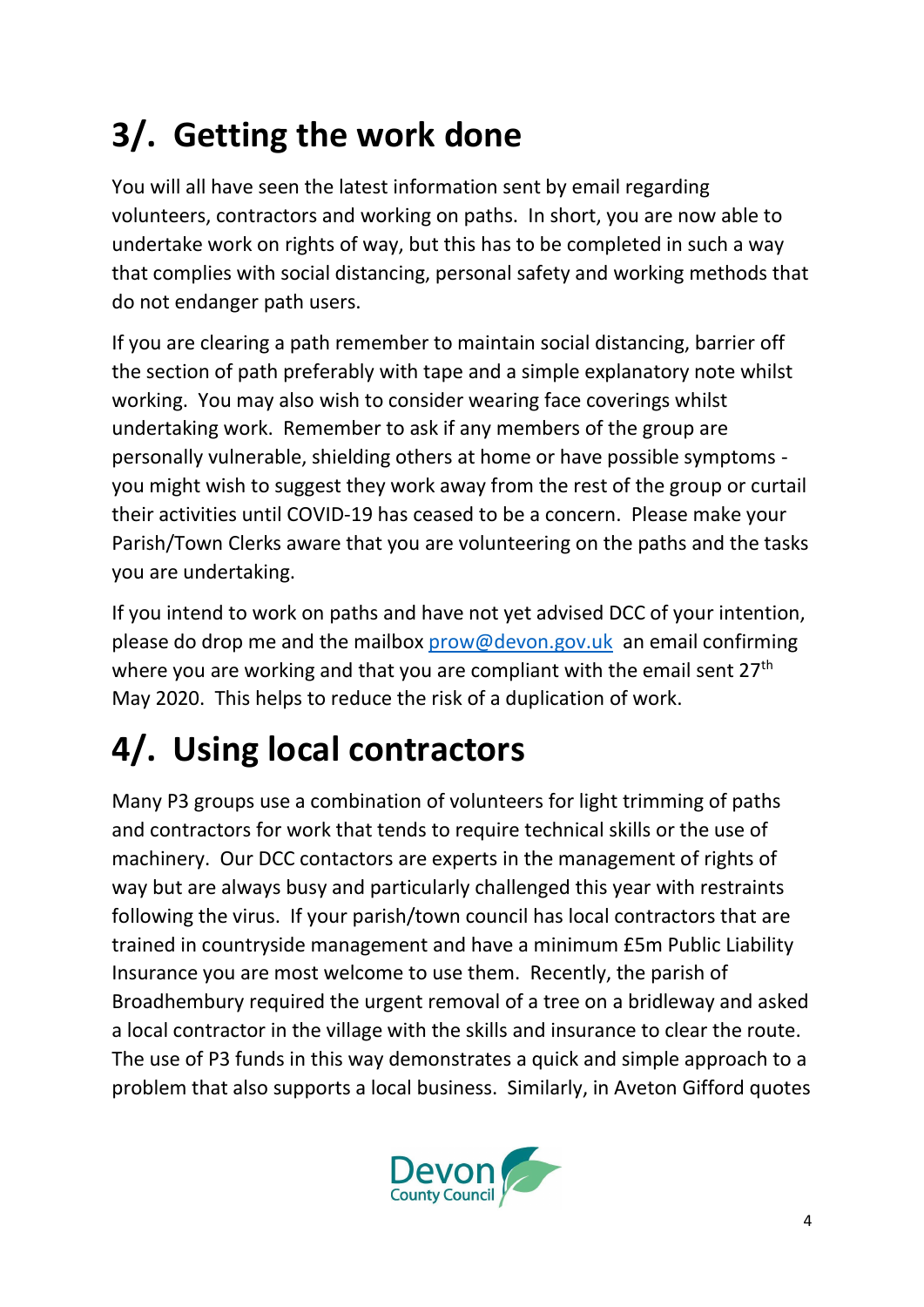are being requested from a local contractor to replace a section of failing boardwalk.

If you wish to discuss the use of contractors to undertake your work do get in touch and we can give you some advice. Your local person may also be interested in working for Devon County Council, if this is the case please feel free to contact [prow@devon.gov.uk](mailto:prow@devon.gov.uk) and we can provide information on the procurement process.

#### **5/. Seasonal vegetation and bird nesting**

Our wild birds and small mammals are continuing to nest and bring up their young. Please remember to carefully check hedges and general vegetation before giving a light trim at this time of year. There are lots of birds present and we need to be mindful of their needs. Technically, as a highway authority we are allowed to trim vegetation for the purposes of aiding free movement along a path but it is very important that any path clearing programmes include a thorough inspection of the vegetation to minimise the risk of damage to bird nests or fledglings. Please also be mindful of wildflowers – these are of great value to our pollinators.

#### **6/. Trimming round gates and stiles**

We greatly appreciate all the help we receive from volunteers to keep paths maintained and easy to use in parishes throughout Devon. Many of the most effective projects are the most simple and low cost. The following are a list of simple actions but possibly the most effective methods of keeping local paths in good order:

- Trimming around signs, stiles and gates with secateurs
- Checking and replacing waymarks and faded signs
- Looking for wear on gates, bridges, steps and stiles
- Cleaning moss and detritus from bridge decks (can significantly extend the life of the deck and reduce slips)

Larger projects involving surface, bridge and gate replacement, step repair and large swathes of vegetation management are all good projects for contractors.

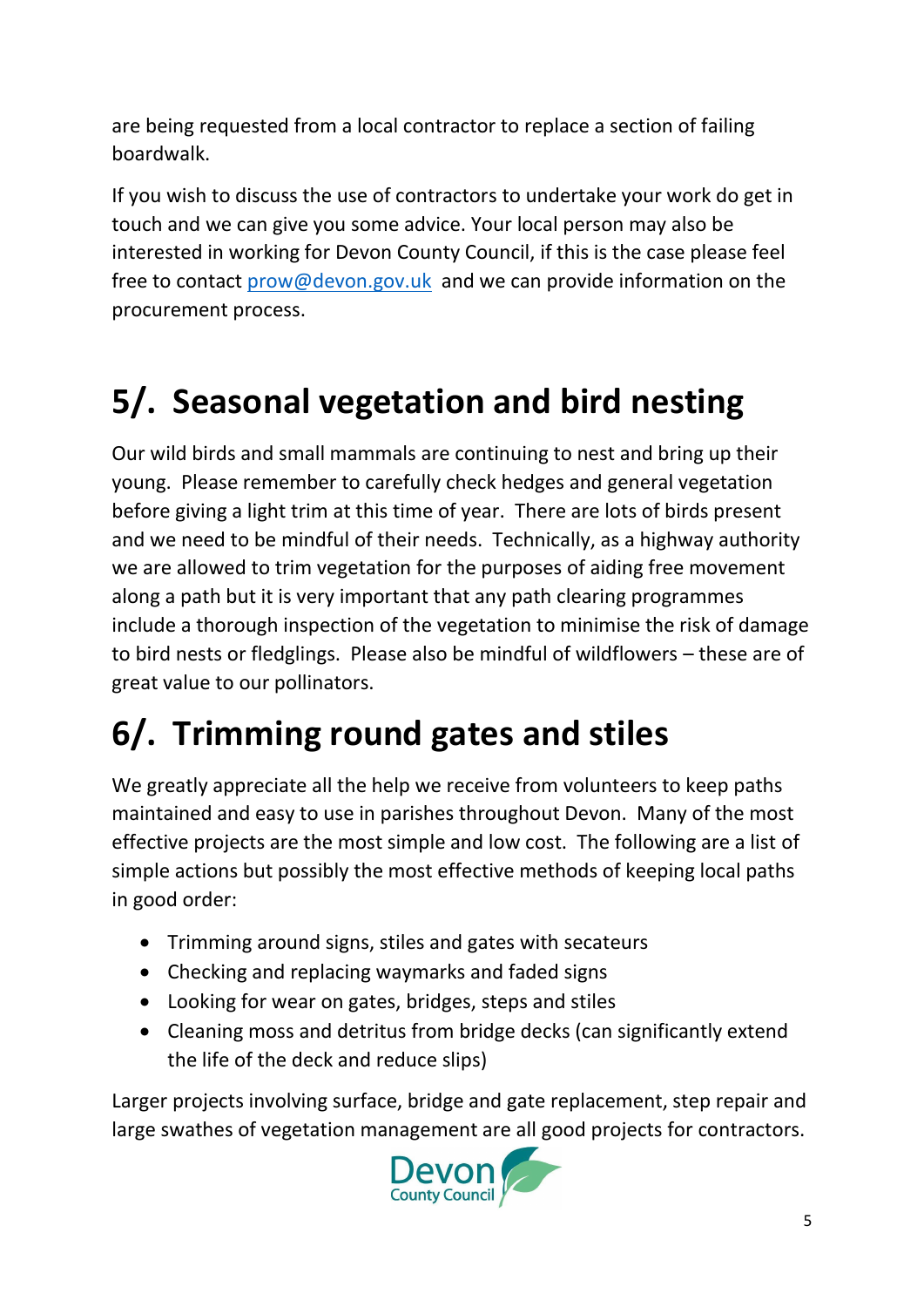Do get in touch if you have any questions or queries regarding projects and how to get them completed.

#### **7/. Reporting matters to Iways**

Do remember to use the Devon County Council report a problem page if you are faced with urgent health and safety issues or have some challenges on your parish paths that is beyond the scope of volunteers. The link to the page can be found here [https://www.devon.gov.uk/roadsandtransport/report-a](https://www.devon.gov.uk/roadsandtransport/report-a-problem/)[problem/](https://www.devon.gov.uk/roadsandtransport/report-a-problem/) . The same site allows you to report other matters such as problems with roads, trees, lighting, potholes and broken manhole covers etc. Just click on the matter you wish to report and add your details. When reporting a problem with the rights of way network just click the PROW icon and then click on the small 'x' on the top right hand-side of the screen. You can search for a path using its parish:status:number reference or you can navigate the map to the location and click on the path. Once the information is sent your local warden will be able to respond.

#### **8/. Knotweed, dogs, litter and picnics – how to keep your community safe**

Currently we are in the middle of the Summer growing season and plants like Hogweed and Knotweed are in their element. If you are cutting vegetation either manually or by a strimmer please take care. Hogweed sap, when exposed to the sun, causes blistering and burns to the skin. Always remember to cover up and wash exposed skin as soon as possible after clearing vegetation.

Look out for Knotweed and report any presence to landowners as soon as possible. We only treat Knotweed when it is obstructing a path – it is a landowner responsibility to arrange for the eradication of the plant before it spreads to neighbouring land and property.

Over the last few weeks/months, as the general public have gradually started getting out and about, we have received news of an increasing misuse of paths. There have been bikes and horses spotted on footpaths, picnics being consumed on the line of the path and general behaviour which has caused

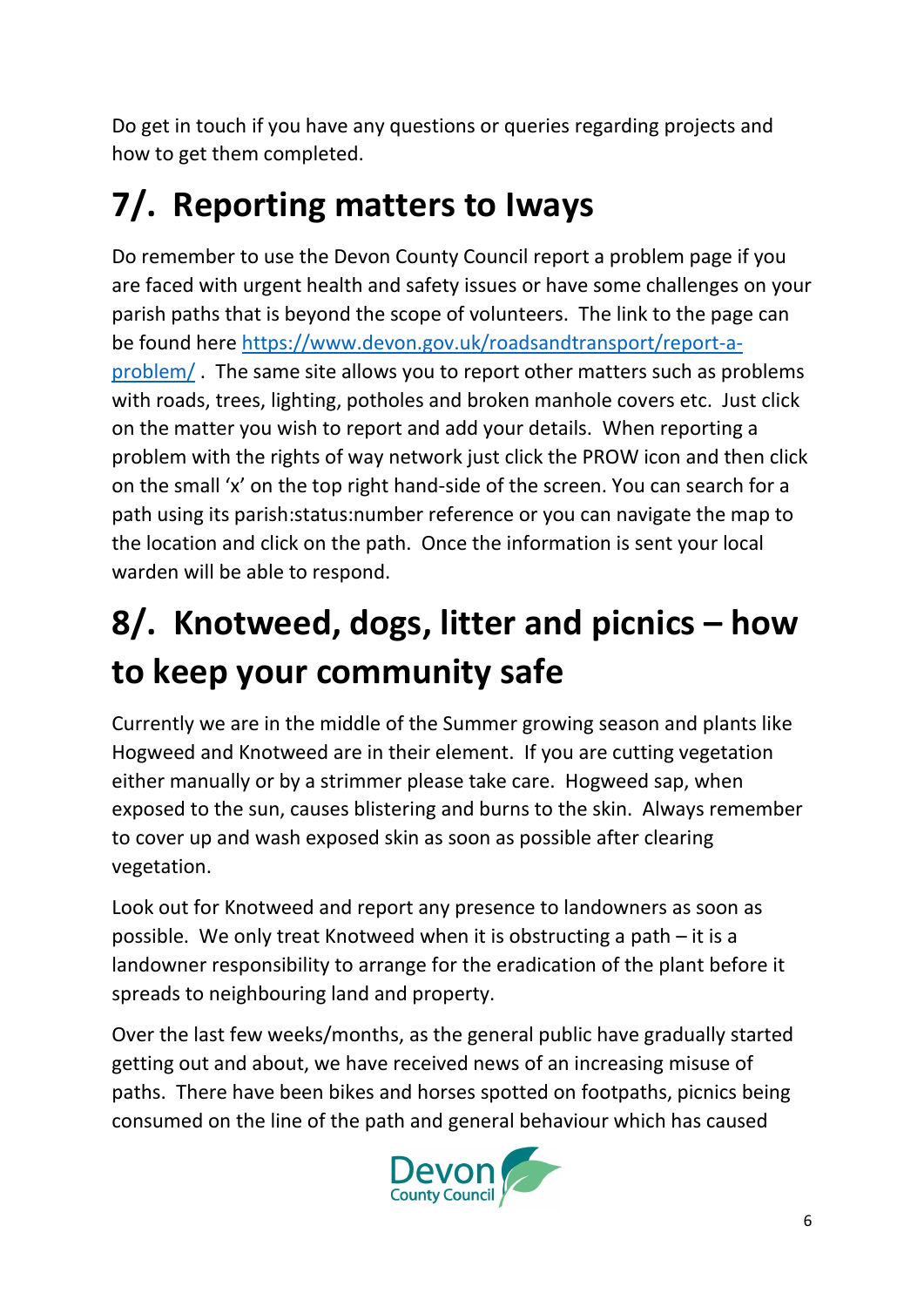either obstruction or inconvenience. As a solution, landowners may add discreet temporary signs to remind the general public how to conduct themselves whilst enjoying rights of way.

Dogs continue to be a source for concern in some parishes. If you have canine issues, we suggest you contact your local District Council for up-to-date Byelaws and opportunities for parish participation in local consultations. Regular reminders in parish magazines and visits by your Dog Warden are a real help. Positive messages like 'Thank you for picking up after your dog' are a great way forward. Please remember that livestock worrying is a matter for the Police.

#### **9/. Notes to include in general parish information**

With lots of agricultural activity going on at this time of year there is a great need to manage the balance with public access. Many parishes send out newsletters or messages on social media. If your parish distributes information you might like to include:

- Reminders to landowners not to crop paths
- Dog owners should pick up after their animals and keep them under control at all times
- Households with hedges alongside paths need to be aware of vegetation growth reducing the width of paths – especially when we are being encouraged to socially distance ourselves
- Add a system of reporting to the parish council if there is a problem with a right of way – try not to include personal emails or telephone numbers.
- Devon Funding News<https://www.devon.gov.uk/fundingnews/> is a useful source of information for communities looking for funding. Use the link to sign up for regular updates via email.
- How to behave when walking or running through a field of cattle there is good advice offered by clicking on the following link [walking amongst](https://www.bing.com/videos/search?q=how+to+behave+when+walking+or+running+through+a+field+of+cattle&docid=607997245419490800&mid=E3057886B23B4E5D5E48E3057886B23B4E5D5E48&view=detail&FORM=VIRE)  [cattle](https://www.bing.com/videos/search?q=how+to+behave+when+walking+or+running+through+a+field+of+cattle&docid=607997245419490800&mid=E3057886B23B4E5D5E48E3057886B23B4E5D5E48&view=detail&FORM=VIRE)

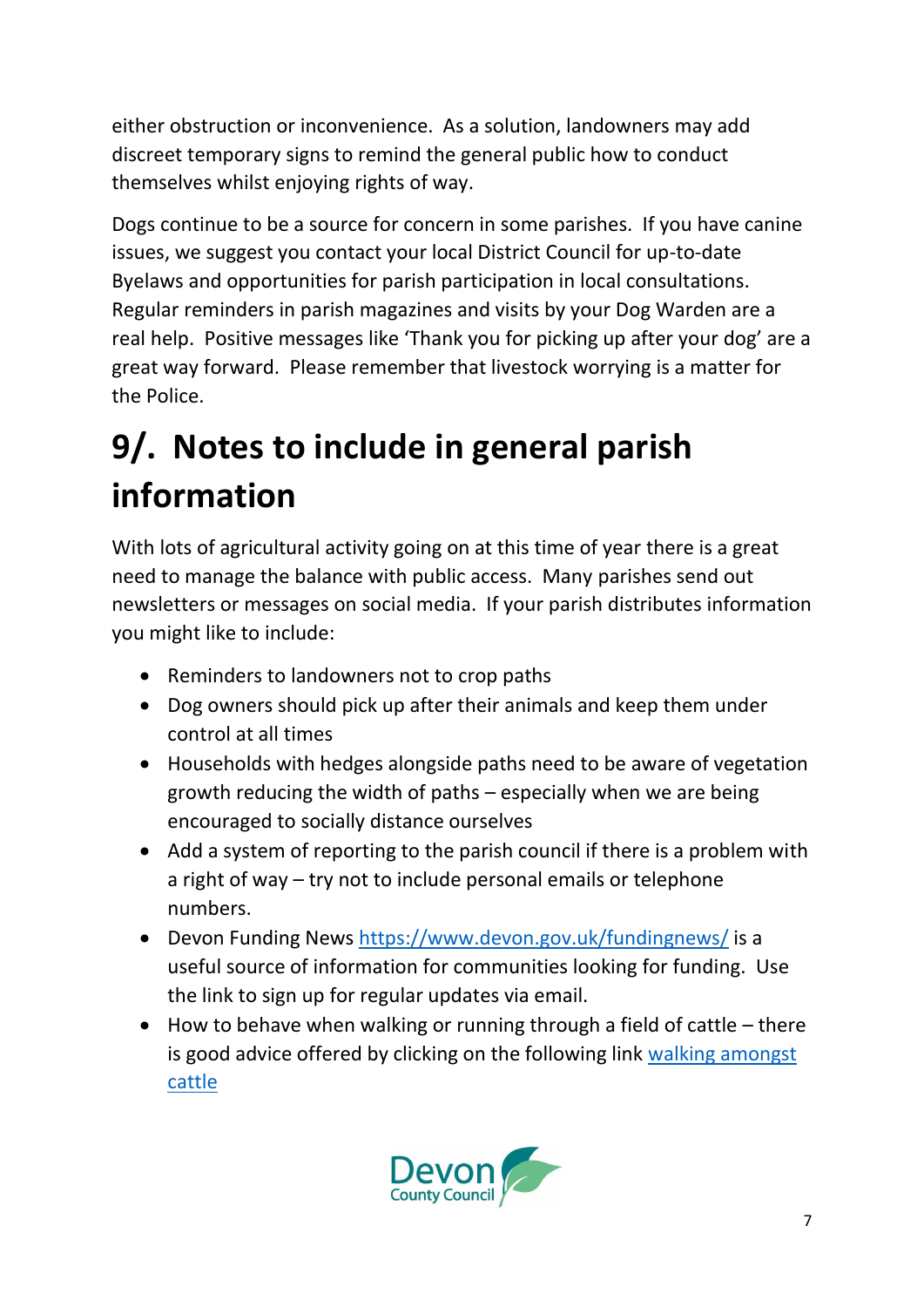## **10/. Annual workshops and Strimmer courses**

Unfortunately, we had to cancel a planned strimmer course earlier this year and currently we are unable to arrange a new date. If you have volunteers that would like to learn how to use a strimmer on rights of way, then please do



Picture shows delegates on a Strimmer course

get in touch and we will add names to a list. Details regarding future dates and venues will be made available as soon as possible.

We were hoping to move our traditional autumn 'Walk and Talk' events to the Spring this year and cover the topics of Ash Dieback and tree management, but unfortunately these events have not been possible due to the COVID -19 restrictions. We will reconsider these events as soon as we are able to safely organise public gatherings. Information will be circulated to P3 volunteers, groups, parish/town councils.



Picture shows an Ash tree with classic dieback evidence

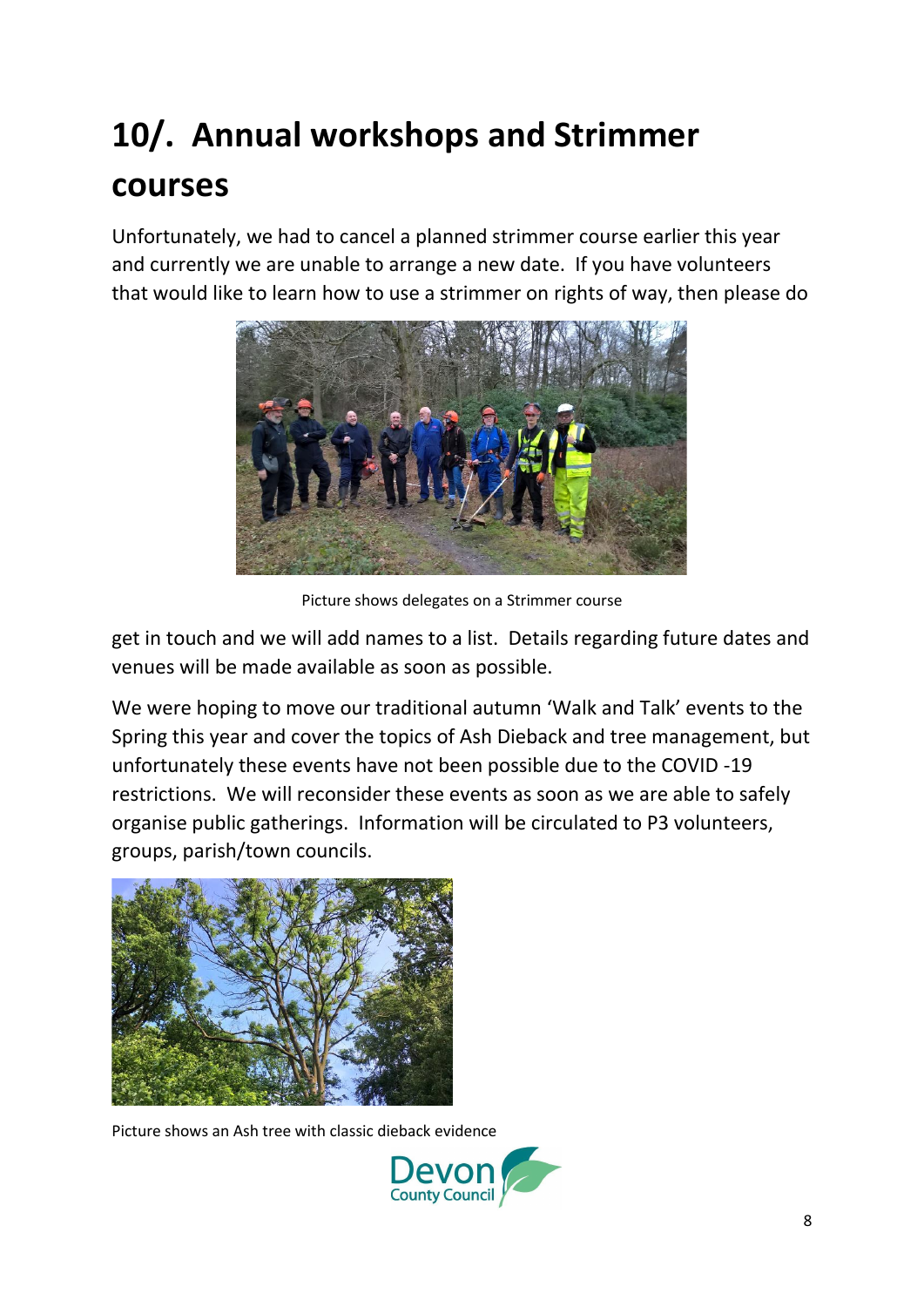#### **11/. COVID -19 and information relating to rights of way**

Naturally the situation with COVID-19 is fast moving and we are seeing almost daily updates with changes from the government. Currently, we are all allowed to access rights of way for exercise and maintenance purposes. If there are any changes to this information we will be in touch with clerks/P3 coordinators by email. Please continue to watch the media and follow advice offered by the NHS and Government. A link to Devon County Council COVID-19 advice may be found [here.](https://www.devon.gov.uk/coronavirus-advice-in-devon/)

## **12/. Projects and updates**

Despite the current lockdown measures work still goes on. The following is a rather ethereal picture from the parish of **Whitestone** featuring a flight of steps in a very remote location. The weather was bad last autumn making access tricky, but the recent dry spell enabled Francis Clark, under the instruction of the parish council, to complete the work as shown.

Many thanks to Vicky Bryant, P3 coordinator, for helping in organising this work.

In **Buckland Monachorum** Susan Woolacott worked to oversee a tricky surface project involving a narrow path and contractors using machinery to



complete the ditching – the following is an extract from an email demonstrating communication between the Parish Council, community and Devon County Council:

*…….Our project on footpath 19 which we put on our list to do will be going ahead this week .*